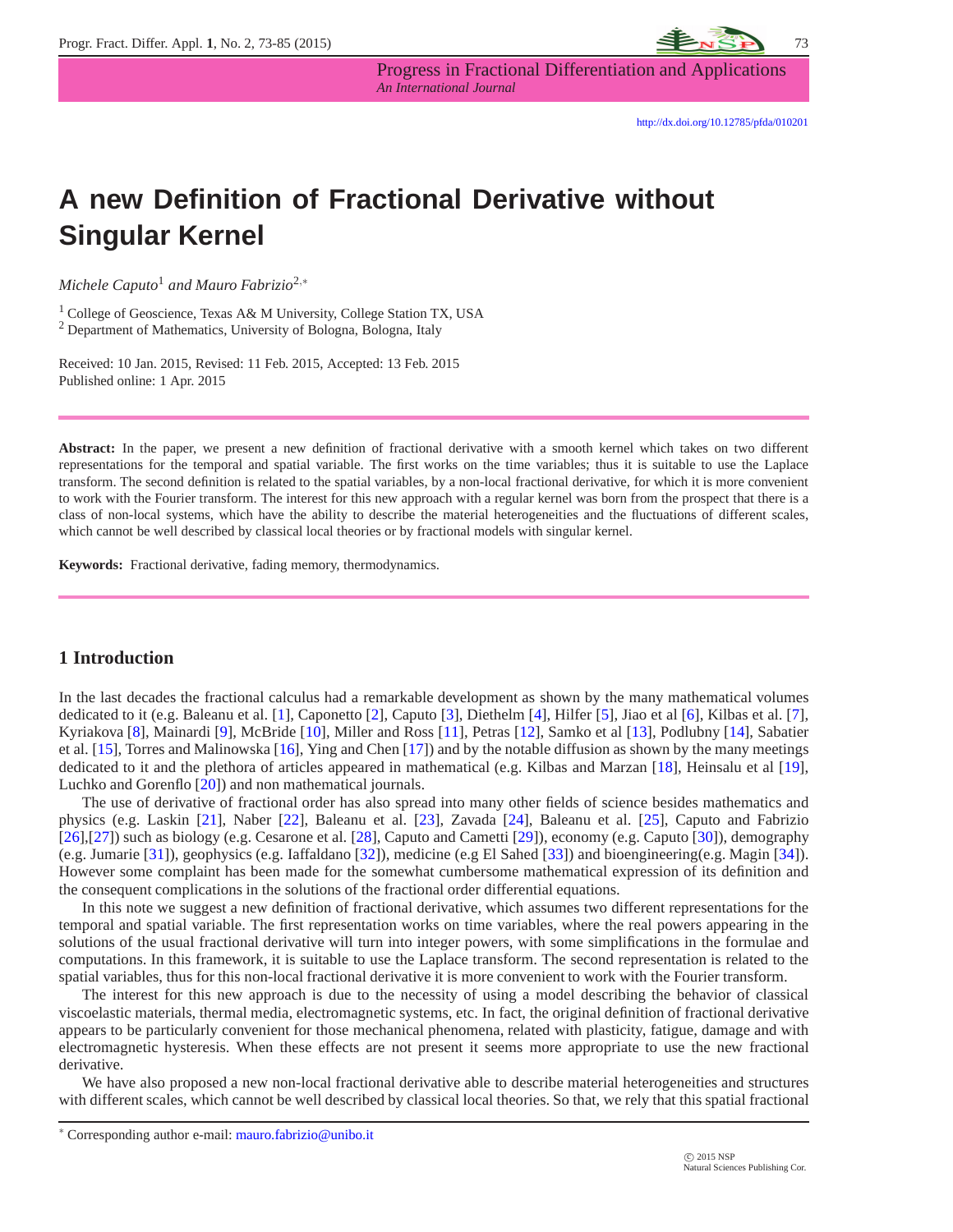

derivative can play a meaningful role in the study of the macroscopic behaviors of some materials, related with nonlocal interactions, which are prevalent in determining the properties of the material.

This work also contains some applications and simulations related to the behavior of these new derivatives, applied to classical functions such as trigonometric functions. These simulations show some similarities with the corresponding results by usual fractional derivative.

#### **2 A new fractional time derivative**

Let us recall the usual Caputo fractional time derivative (UFD<sub>t</sub>) of order  $\alpha$ , given by

<span id="page-1-1"></span>
$$
D_t^{(\alpha)} f(t) = \frac{1}{\Gamma(1-\alpha)} \int_a^t \frac{\dot{f}(\tau)}{(t-\tau)^\alpha} d\tau
$$
\n(2.1)

<span id="page-1-0"></span>with  $\alpha \in [0,1]$  and  $a \in [-\infty,t)$ ,  $f \in H^1(a,b)$ ,  $b > a$ . By changing the kernel  $(t-\tau)^{-\alpha}$  with the function  $exp(-\frac{\alpha}{1-\alpha}t)$  and  $\frac{1}{\Gamma(1-\alpha)}$  with  $\frac{M(\alpha)}{1-\alpha}$ , we obtain the following new definition of fractional time derivative NFD<sub>t</sub>

$$
\mathscr{D}_t^{(\alpha)} f(t) = \frac{M(\alpha)}{(1-\alpha)} \int_a^t \dot{f}(\tau) \exp\left[-\frac{\alpha(t-\tau)}{1-\alpha}\right] d\tau \tag{2.2}
$$

where  $M(\alpha)$  is a normalization function such that  $M(0) = M(1) = 1$ . According to the definition [\(2.2\)](#page-1-0), the NFD<sub>t</sub> is zero when  $f(t)$  is constant, as in the UFD<sub>t</sub>, but, contrary to the UFD<sub>t</sub>, the kernel does not have singularity for  $t = \tau$ .

The new NFD<sub>t</sub> can also be applied to functions that do not belong to  $H^1(a,b)$ . Indeed, the definition [\(2.2\)](#page-1-0) can be formulated also for  $f \in L^1(-\infty, b)$  and for any  $\alpha \in [0, 1]$  as

$$
\mathscr{D}_t^{(\alpha)}f(t) = \frac{\alpha M(\alpha)}{(1-\alpha)} \int_{-\infty}^t (f(t) - f(\tau)) \exp\left[-\frac{\alpha(t-\tau)}{1-\alpha}\right] d\tau
$$

Now, it is worth to observe that if we put

$$
\sigma = \frac{1-\alpha}{\alpha} \in [0,\infty] \quad , \quad \alpha = \frac{1}{1+\sigma} \in [0,1]
$$

the definition  $(2.2)$  of NFD<sub>t</sub> assumes the form

<span id="page-1-2"></span>
$$
\tilde{\mathcal{D}}_t^{(\sigma)} f(t) = \frac{N(\sigma)}{\sigma} \int_a^t f(\tau) \exp\left[-\frac{(t-\tau)}{\sigma}\right] d\tau
$$
\n(2.3)

where  $\sigma \in [0, \infty]$  and  $N(\sigma)$  is the corresponding normalization term of  $M(\alpha)$ , such that  $N(0) = N(\infty) = 1$ . Moreover, because

$$
\lim_{\sigma \to 0} \frac{1}{\sigma} \exp\left[-\frac{(t-\tau)}{\sigma}\right] = \delta(t-\tau)
$$
\n(2.4)

and for  $\alpha \rightarrow 1$ , we have  $\sigma \rightarrow 0$ . Then (see [\[35\]](#page-12-11) and [\[36\]](#page-12-12))

$$
\lim_{\alpha \to 1} \mathcal{D}_{t}^{(\alpha)} f(t) = \lim_{\alpha \to 1} \frac{M(\alpha)}{1 - \alpha} \int_{a}^{t} \dot{f}(\tau) \exp\left[-\frac{\alpha(t - \tau)}{1 - \alpha}\right] d\tau
$$
\n
$$
= \lim_{\sigma \to 0} \frac{N(\sigma)}{\sigma} \int_{a}^{t} \dot{f}(\tau) \exp\left[-\frac{(t - \tau)}{\sigma}\right] d\tau = \dot{f}(t).
$$
\n(2.5)

Otherwise, when  $\alpha \rightarrow 0$ , then  $\sigma \rightarrow +\infty$ . Hence,

$$
\lim_{\alpha \to 0} \mathscr{D}_{t}^{(\alpha)} f(t) = \lim_{\alpha \to 0} \frac{M(\alpha)}{1 - \alpha} \int_{a}^{t} \dot{f}(\tau) \exp\left[-\frac{\alpha(t - \tau)}{1 - \alpha}\right] d\tau
$$
\n
$$
= \lim_{\sigma \to +\infty} \frac{N(\sigma)}{\sigma} \int_{a}^{t} \dot{f}(\tau) \exp\left[-\frac{(t - \tau)}{\sigma}\right] d\tau = f(t) - f(a).
$$
\n(2.6)

 $\circ$  2015 NSP Natural Sciences Publishing Cor.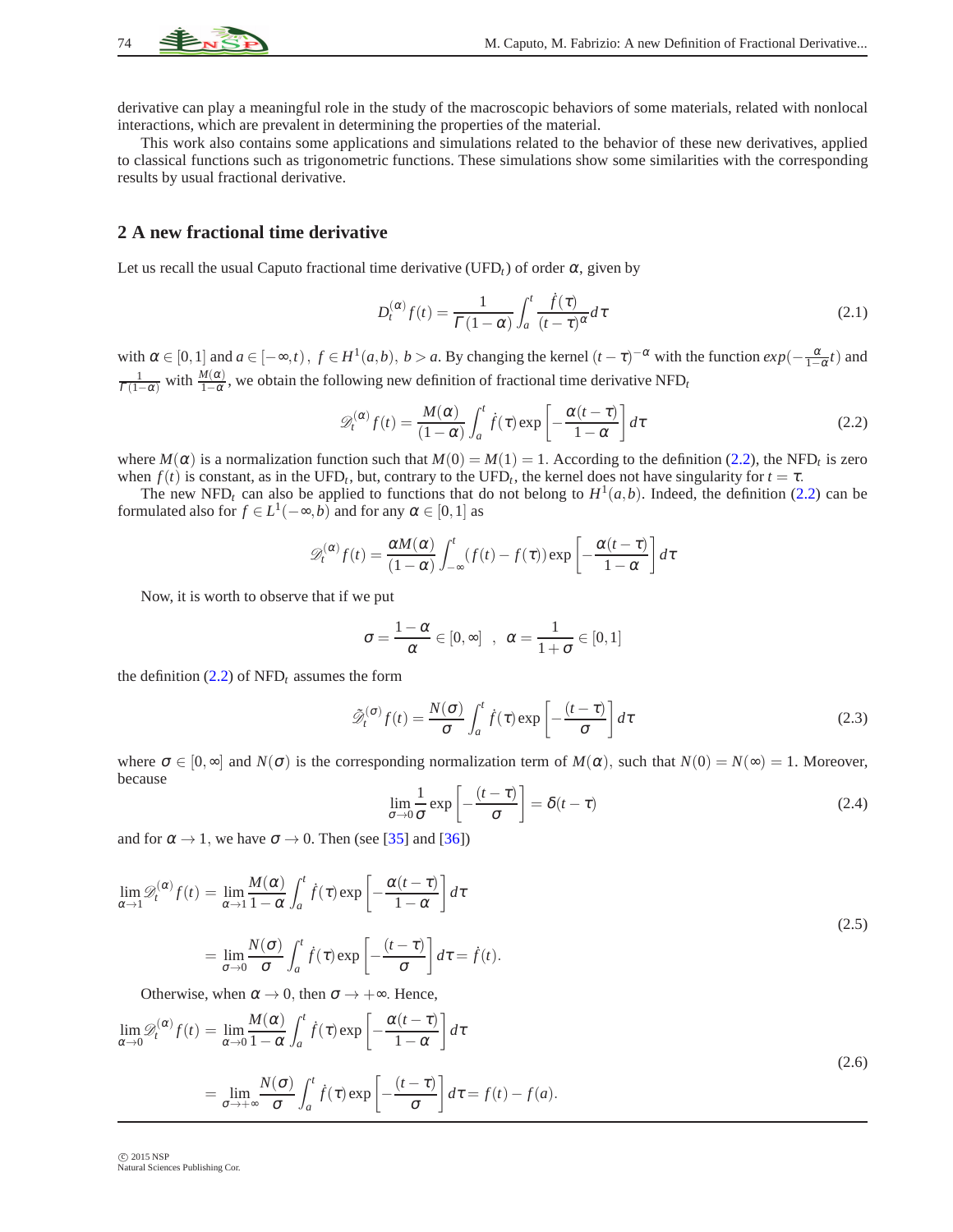<span id="page-2-0"></span>

Let us consider, the NFD<sub>t</sub> of a particular function, as  $f(t) = \sin \omega t$ , for  $\alpha = 0.66$ ,  $a = -8$  and  $\omega = 1$ 

$$
\mathcal{D}_t^{(0.66)} \sin \omega t = \frac{M(0.66)}{0.33} \int_a^t \cos \tau \exp(-2(t-\tau)) d\tau.
$$
 (2.7)

The simulation of this derivative produces the following pictures



Fig.2. Simulation of UFD<sub>t</sub> [\(2.1\)](#page-1-1), with  $\alpha = 0.66$ in the time interval  $[-8, 25]$ 

From these two simulations with  $\alpha = 0.66$ , it appears as the classical NFD<sub>t</sub> is very similar to the UFD<sub>t</sub>. Otherwise, when we study models with  $\alpha$  close to 0, we see a different behavior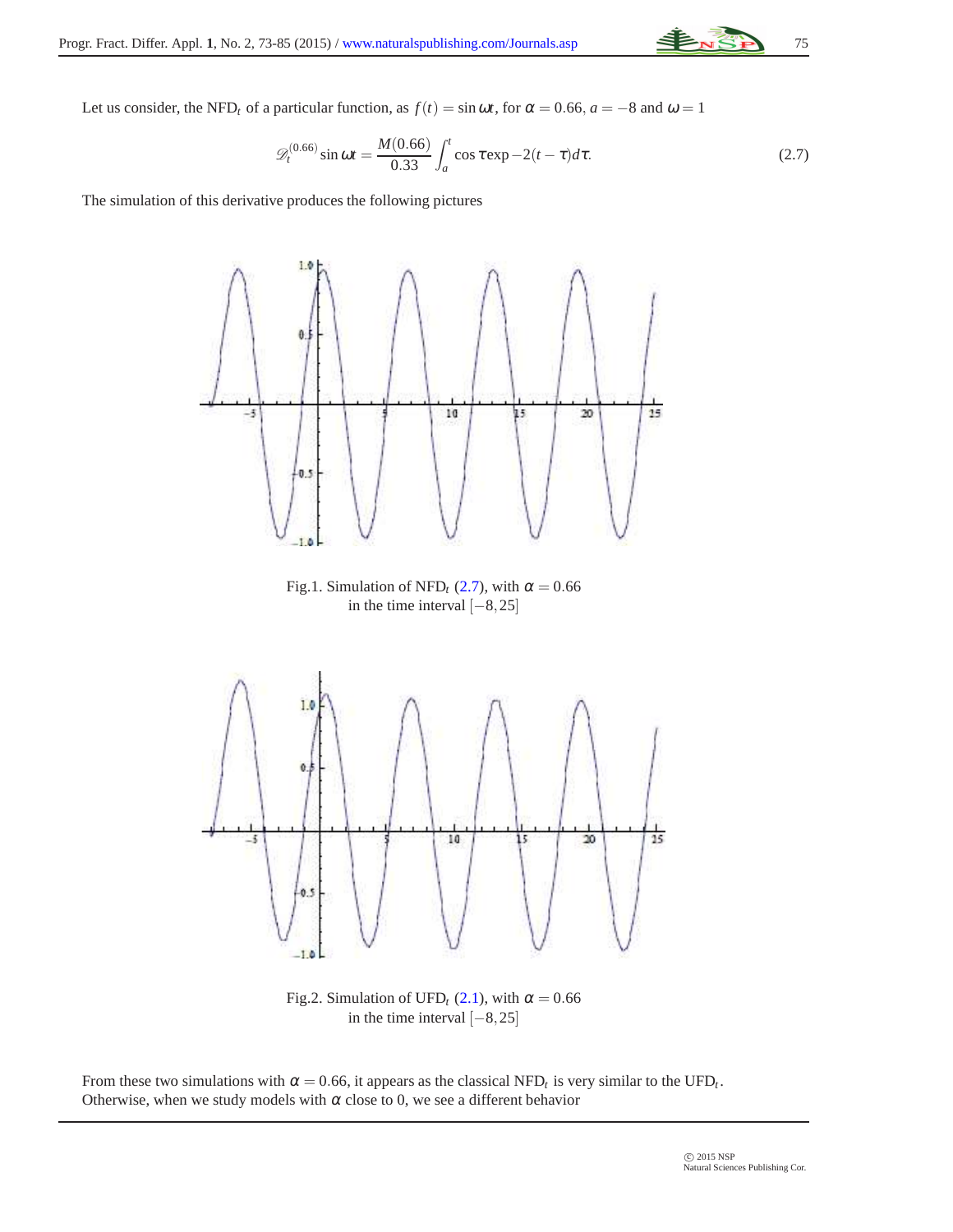

in the time interval [-8, 50]

So that, for  $\alpha = 0.1$  in Fig.3 and Fig. 4 we observe different actions between NFD<sub>t</sub> and UFD<sub>t</sub> simulations. In particular the classical UFD*<sup>t</sup>* is more affected by past, compared with the NFD*<sup>t</sup>* which show a rapid stabilization.

If  $n \ge 1$ , and  $\alpha \in [0,1]$  the fractional time derivative  $\mathscr{D}_t^{(\alpha+n)} f(t)$  of order  $(n+\alpha)$  is defined by

<span id="page-3-0"></span>
$$
\mathcal{D}_t^{(\alpha+n)} f(t) := D_t^{(\alpha)} (\mathcal{D}_t^{(n)} f(t)).
$$
\n(2.8)

**Theorem 1.***For NFD* $<sub>t</sub>$ , *if the function*  $f(t)$  *is such that*</sub>

$$
f^{(s)}(a) = 0 \; , \; s = 1, 2, ..., n
$$

*then, we have*

$$
\mathcal{D}_t^{(n)}(\mathcal{D}_t^{(\alpha)}f(t)) = \mathcal{D}_t^{(\alpha)}(\mathcal{D}_t^{(n)}f(t))
$$
\n(2.9)

*Proof.* We begin considering  $n = 1$ , then from definition [\(2.8\)](#page-3-0) of  $\mathscr{D}_t^{(\alpha+1)} f(t)$ , we obtain

$$
\mathscr{D}_t^{(\alpha)}\left(\mathscr{D}_t^{(1)}f(t)\right) = \frac{M(\alpha)}{1-\alpha} \int_a^t \ddot{f}(\tau) \exp\left[-\frac{\alpha(t-\tau)}{1-\alpha}\right] d\tau \tag{2.10}
$$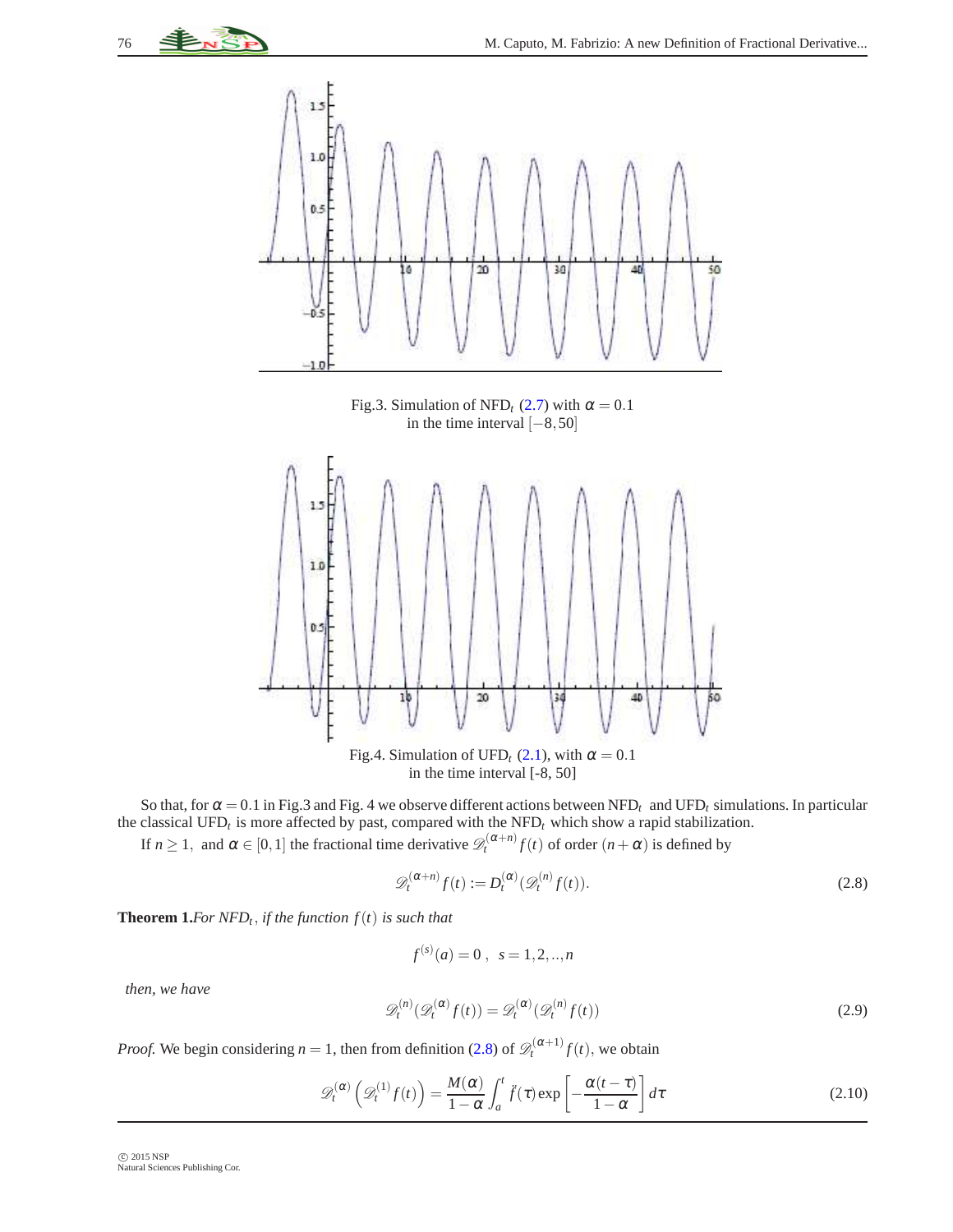

Hence, after an integration by parts and assuming  $f'(a) = 0$ , we have

$$
\mathcal{D}_{t}^{(\alpha)}\left(\mathcal{D}_{t}^{(1)}f(t)\right) = \frac{M(\alpha)}{(1-\alpha)} \int_{a}^{t} \left(\frac{d}{d\tau}\dot{f}(\tau)\right) \exp\left(-\frac{\alpha(t-\tau)}{1-\alpha}d\tau\right) d\tau
$$
\n
$$
\frac{M(\alpha)}{(1-\alpha)} \left[\int_{a}^{t} \frac{d}{d\tau} (\dot{f}(\tau)\exp\left(-\frac{\alpha(t-\tau)}{1-\alpha}d\tau\right) d\tau\right]
$$
\n
$$
-\frac{\alpha}{1-\alpha} \int_{a}^{t} \dot{f}(\tau)\exp\left(-\frac{\alpha(t-\tau)}{1-\alpha}d\tau\right]
$$
\n
$$
= \frac{M(\alpha)}{(1-\alpha)} \left[\dot{f}(t) - \frac{\alpha}{1-\alpha} \int_{a}^{t} \dot{f}(\tau)\exp\left(-\frac{\alpha(t-\tau)}{1-\alpha}d\tau\right)\right]
$$
\n(2.11)

otherwise

$$
\mathscr{D}_{t}^{(1)}(\mathscr{D}_{t}^{(\alpha)}f(t)) = \frac{d}{dt}(\frac{M(\alpha)}{1-\alpha}\int_{a}^{t}\dot{f}(\tau)\exp{-\frac{\alpha(t-\tau)}{1-\alpha}}d\tau) =
$$
\n
$$
\frac{M(\alpha)}{1-\alpha}\left[\dot{f}(t) - \frac{\alpha}{1-\alpha}\int_{a}^{t}\dot{f}(\tau)\exp{-\frac{\alpha(t-\tau)}{1-\alpha}}d\tau\right].
$$
\n(2.12)

It is easy to generalize the proof for any *n* > 1.

In the following, we suppose the function  $M(\alpha) = 1$ .

# **3 The Laplace transform of the NFD***<sup>t</sup>*

In order to study the properties of the NFD<sub>t</sub>, defined in equation [\(2.3\)](#page-1-2) with  $a = 0$ , has priority the computation of its Laplace transform (*LT*) given with *p* variable

$$
LT\left[\mathscr{D}_t^{(\alpha)}f(t)\right] = \frac{1}{(1-\alpha)} \int_0^\infty \exp -pt \int_0^t \dot{f}(\tau) \exp -\frac{\alpha(t-\tau)}{1-\alpha} d\tau dt
$$

Hence, from the property of Laplace transform of a convolution, we have

$$
LT\left[\mathcal{D}_{t}^{(\alpha)}f(t)\right] = \frac{1}{(1-\alpha)}LT(\dot{f}(t))LT(\exp{-\frac{\alpha t}{1-\alpha}}) = \frac{(pLT(f(t) - f(0))}{p + \alpha(1-p)}
$$

Similarly,

$$
LT\left[\mathcal{D}_{t}^{(\alpha+1)}f(t)\right] = \frac{1}{(1-\alpha)}LT(\ddot{f}(t))LT(\exp{-\frac{\alpha t}{1-\alpha}}) =
$$

$$
= \frac{(p^{2}LT[f(t)] - pf(0) - f'(0))}{p + \alpha(1-p)}
$$

Finally,

$$
LT\left[\mathscr{D}_{t}^{(\alpha+n)}f(t)\right] = \frac{1}{1-\alpha}LT\left[f^{(n+1)}(t)\right]LT\left[\exp-\frac{\alpha t}{1-\alpha}\right] =
$$

$$
=\frac{p^{n+1}LT\left[f(t)\right]-p^{n}f(0)-p^{n-1}f'(0)...-f^{(n)}(0)}{p+\alpha(1-p)}
$$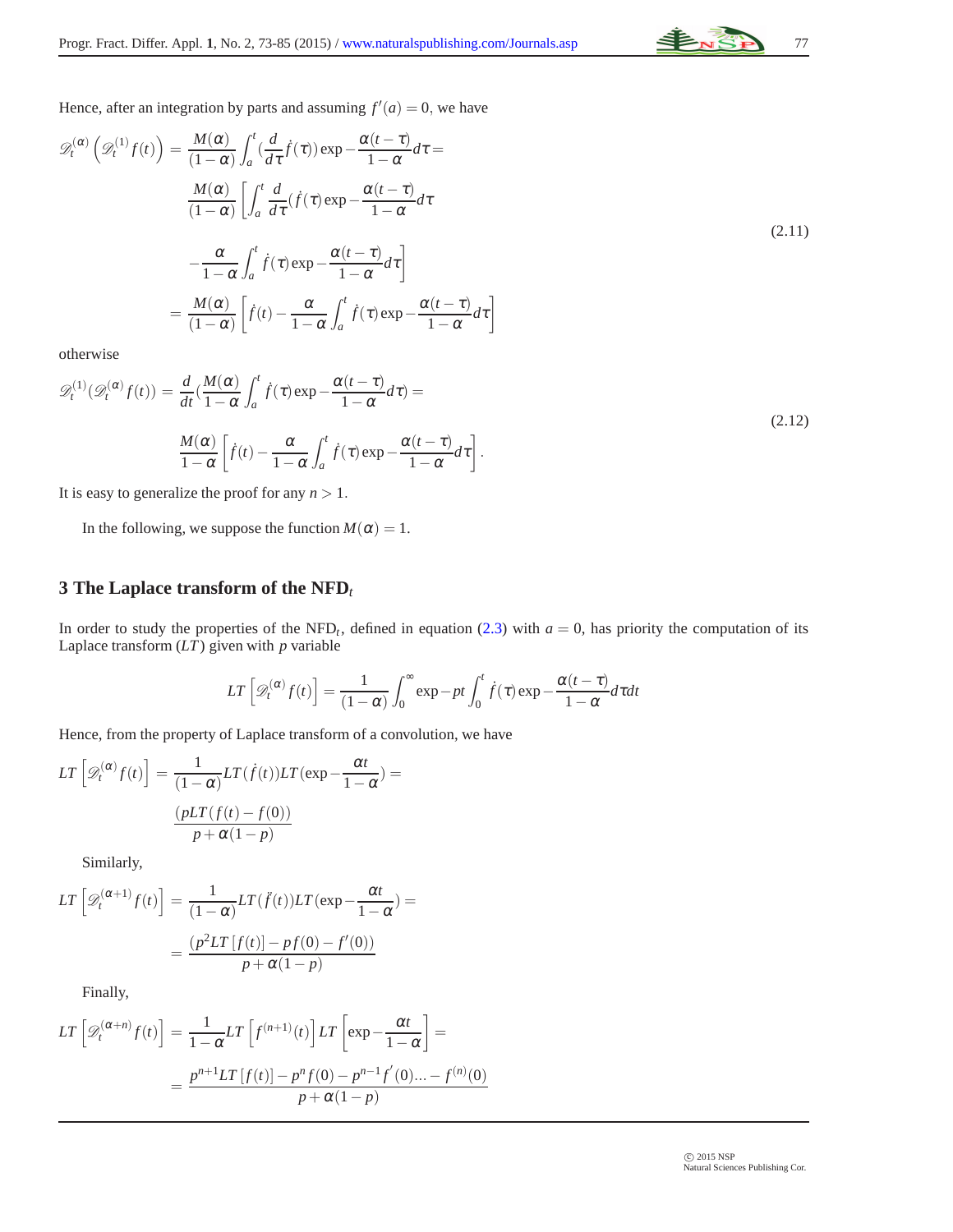

# **4 Fractional gradient operator**

In this section, we introduce a new notion of fractional gradient able to describe non-local dependence in constitutive equations (see [\[37\]](#page-12-13) and [\[38\]](#page-12-14)).

<span id="page-5-0"></span>Let us consider a set  $\Omega \in \mathbb{R}^3$  and a scalar function  $u(\cdot): \Omega \to \mathbb{R}$ , we define the fractional gradient of order  $\alpha \in [0,1]$ as follows

$$
\nabla^{(\alpha)} u(\mathbf{x}) = \frac{\alpha}{(1-\alpha)\sqrt{\pi^{\alpha}}} \int_{\Omega} \nabla u(\mathbf{y}) \exp\left[-\frac{\alpha^{2}(\mathbf{x} - \mathbf{y})^{2}}{(1-\alpha)^{2}}\right] d\mathbf{y}
$$
(4.1)

with  $\mathbf{x}, \mathbf{y} \in \Omega$ .

It is simple to prove from definition  $(4.1)$  and by the property

$$
\lim_{\alpha \to 1} \frac{\alpha}{(1-\alpha)\sqrt{\pi}} \exp\left[-\frac{\alpha^2(\mathbf{x} - \mathbf{y})^2}{(1-\alpha)^2}\right] = \delta(\mathbf{x} - \mathbf{y})
$$

that

$$
\nabla^{(1)} u(\mathbf{x}) = \nabla u(\mathbf{x}) \text{ and } \nabla^{(0)} u(\mathbf{x}) = \int_{\Omega} \nabla u(\mathbf{y}) d\mathbf{y}
$$

So, when  $\alpha = 1$ ,  $\nabla^{(1)}u(\mathbf{x})$  loses the non-locality, otherwise  $\nabla^{(0)}u(\mathbf{x})$  is related with the mean value of  $\nabla u(\mathbf{y})$  on  $\Omega$ . In the case of a vector  $\mathbf{u}(\mathbf{x})$ , we define the fractional tensor by

$$
\nabla^{(\alpha)}\mathbf{u}(\mathbf{x}) = \frac{\alpha}{(1-\alpha)\sqrt{\pi^{\alpha}}} \int_{\Omega} \nabla \mathbf{u}(\mathbf{y}) \exp\left[-\frac{\alpha^{2}(\mathbf{x}-\mathbf{y})^{2}}{(1-\alpha)^{2}}\right] d\mathbf{y}
$$
(4.2)

Thus, a material with non-local property may be described by fractional constitutive equations. As an example we consider an elastic non-local material, defined by the following constitutive equation between the stress tensor **T** and  $\nabla^{(\alpha)}\mathbf{u}(\mathbf{x})$ 

$$
\mathbf{T}(\mathbf{x},t) = \mathbf{A}\nabla^{(\alpha)}\mathbf{u}(\mathbf{x},t) , \ \alpha \in (0,1]
$$

where **A** is a fourth order symmetric tensor, or in the integral form

$$
\mathbf{T}(\mathbf{x},t) = \frac{\alpha \mathbf{A}}{(1-\alpha)\sqrt{\pi^{\alpha}}} \int_{\Omega} \nabla \mathbf{u}(\mathbf{y}) \exp \left[ -\frac{\alpha^{2}(\mathbf{x}-\mathbf{y})^{2}}{(1-\alpha)^{2}} \right] d\mathbf{y}
$$

Likewise, we introduce the fractional divergence, defined for a smooth  $\mathbf{u}(\cdot)$  :  $\Omega \to \mathbb{R}^3$  by

$$
\nabla^{(\alpha)} \cdot \mathbf{u}(\mathbf{x}) = \frac{\alpha}{(1-\alpha)\sqrt{\pi^{\alpha}}} \int_{\Omega} \nabla \cdot \mathbf{u}(\mathbf{y}) \exp\left[-\frac{\alpha^{2}(\mathbf{x}-\mathbf{y})^{2}}{(1-\alpha)^{2}}\right] d\mathbf{y}
$$
(4.3)

**Theorem 2.***From definitions* [\(4.1\)](#page-5-0) *and* [\(4.3\)](#page-5-1), *we have for any*  $u(\mathbf{x}) : \Omega \to \mathbb{R}$ *, such that* 

<span id="page-5-2"></span><span id="page-5-1"></span>
$$
\nabla u(\mathbf{x}) \cdot \mathbf{n}|_{\partial \Omega} = 0 \tag{4.4}
$$

<span id="page-5-3"></span>*the following identity*

$$
\nabla \cdot \nabla^{(\alpha)} u(\mathbf{x}) = \nabla^{(\alpha)} \cdot \nabla u(\mathbf{x}) \tag{4.5}
$$

*Proof.*By means of  $(4.1)$ , we obtain

<span id="page-5-4"></span>
$$
\nabla \cdot \nabla^{(\alpha)} u(\mathbf{x}) = \frac{\alpha}{(1 - \alpha) \sqrt{\pi^{\alpha}}} \int_{\Omega} \nabla u(\mathbf{y}) \cdot \nabla_{\mathbf{x}} \exp\left[ -\frac{\alpha^{2} (\mathbf{x} - \mathbf{y})^{2}}{(1 - \alpha)^{2}} \right] d\mathbf{y}
$$
  
\n
$$
= -\frac{\alpha}{(1 - \alpha) \sqrt{\pi^{\alpha}}} \int_{\Omega} \nabla u(\mathbf{y}) \cdot \nabla \exp\left[ -\frac{\alpha^{2} (\mathbf{x} - \mathbf{y})^{2}}{(1 - \alpha)^{2}} \right] d\mathbf{y}
$$
  
\n
$$
= \frac{\alpha}{(1 - \alpha) \sqrt{\pi^{\alpha}}} \int_{\Omega} \nabla \cdot \nabla u(\mathbf{y}) \exp\left[ -\frac{\alpha^{2} (\mathbf{x} - \mathbf{y})^{2}}{(1 - \alpha)^{2}} \right] d\mathbf{y} -
$$
  
\n
$$
- \frac{\alpha}{(1 - \alpha) \sqrt{\pi^{\alpha}}} \int_{\partial \Omega} \nabla u(\mathbf{y}) \cdot \mathbf{n} \exp\left[ -\frac{\alpha^{2} (\mathbf{x} - \mathbf{y})^{2}}{(1 - \alpha)^{2}} \right] d\mathbf{y}
$$
  
\n(4.6)

© 2015 NSP Natural Sciences Publishing Cor.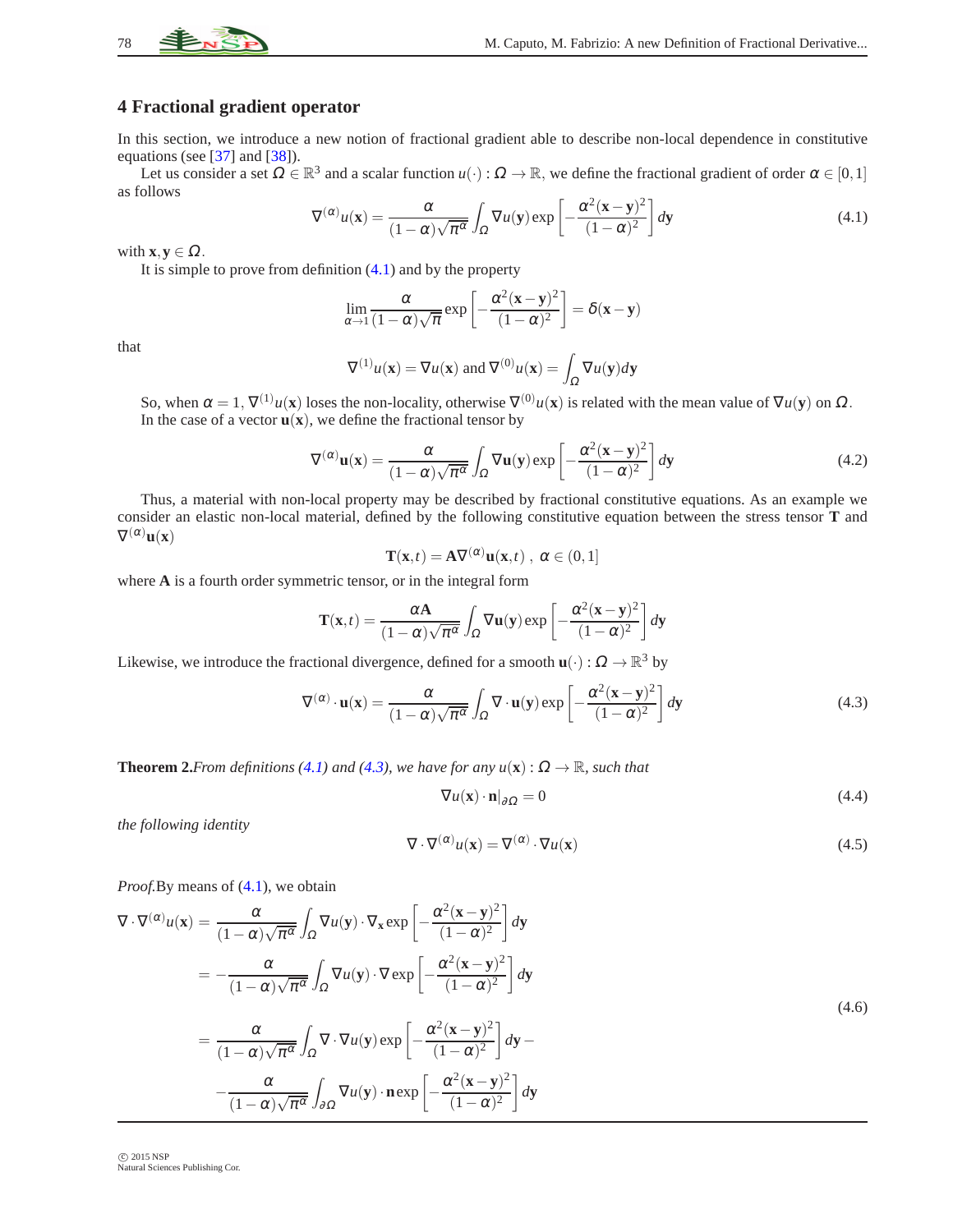hence, from the boundary condition [\(4.4\)](#page-5-2), the identity [\(4.5\)](#page-5-3) is proved, because [\(4.6\)](#page-5-4) coincides with

$$
\nabla^{(\alpha)} \cdot \nabla u(\mathbf{x}) = \frac{\alpha}{(1-\alpha)\sqrt{\pi^{\alpha}}} \int_{\Omega} \nabla \cdot \nabla u(\mathbf{y}) \exp \left[ -\frac{\alpha^{2}(\mathbf{x} - \mathbf{y})^{2}}{(1-\alpha)^{2}} \right] d\mathbf{y}
$$

## **5 Fourier transform of fractional gradient and divergence**

For a smooth function  $u(\mathbf{x}) : \mathbb{R}^3 \to \mathbb{R}$  the Fourier transform  $(FT)$  of the fractional gradient is defined by

$$
FT(\nabla^{(\alpha)} u(\mathbf{x}))(\xi) = \int_{\mathbb{R}^3} \nabla^{(\alpha)} u(\mathbf{x}) \exp[-2\pi i \xi \cdot \mathbf{x}] d\mathbf{x}
$$

Thus, if we consider the gradient of  $(4.1)$ , the Fourier transform is given by

$$
FT(\nabla^{\alpha}u)(\xi) = \frac{\alpha}{(1-\alpha)\sqrt{\pi^{\alpha}}}FT(\int_{\mathbb{R}^{3}}\nabla u(\mathbf{y})\exp\left[-\frac{\alpha^{2}(\mathbf{x}-\mathbf{y})^{2}}{(1-\alpha)^{2}}\right]d\mathbf{y})(\xi) =
$$

$$
= \frac{\alpha}{(1-\alpha)\sqrt{\pi^{\alpha}}}FT(\nabla u)(\xi)FT(\exp\left[-\frac{\alpha^{2}\mathbf{x}^{2}}{(1-\alpha)^{2}}\right])(\xi)
$$
where
$$
FT(\text{sym}\left[\frac{\alpha^{2}\mathbf{x}^{2}}{(\mathbf{x}-\mathbf{x})^{2}}\right])(\xi) = \frac{(1-\alpha)\sqrt{\pi}}{(\mathbf{x}-\mathbf{x})^{2}}\mathbf{y}.
$$

$$
FT(\exp\left[-\frac{\alpha^2\mathbf{x}^2}{(1-\alpha)^2}\right])(\xi) = \frac{(1-\alpha)\sqrt{\pi}}{\alpha}\exp\left[-\frac{\pi^2(1-\alpha)^2\xi^2}{\alpha^2}\right].
$$

Thus, we obtain:

$$
FT(\nabla^{\alpha} u)(\xi) = \sqrt{\pi^{1-\alpha}} FT(\nabla u)(\xi) \exp \left[ -\frac{\pi^2 (1-\alpha)^2 \xi^2}{\alpha^2} \right]
$$

The Fourier transform of fractional divergence is defined by

$$
FT(\nabla^{\alpha} \cdot \mathbf{u})(\xi) = \frac{\alpha}{(1-\alpha)\sqrt{\pi^{\alpha}}} FT\left(\int_{\Omega} \nabla \cdot \mathbf{u}(\mathbf{y}) \exp\left[-\frac{\alpha^{2}(\mathbf{x}-\mathbf{y})^{2}}{(1-\alpha)^{2}}\right] d\mathbf{y}\right)(\xi)
$$

from which we have

$$
FT(\nabla^{\alpha} \cdot \mathbf{u})(\xi) = \sqrt{\pi^{1-\alpha}} FT(\nabla \cdot \mathbf{u})(\xi) \exp \left[ -\frac{\pi^2 (1-\alpha)^2 \xi^2}{\alpha^2} \right]
$$

## **6 Fractional Laplacian**

In the study of partial differential equations, there is a great interest on fractional Laplacian. Using the definitions of fractional gradient and divergence, we can suggest the representation of fractional Laplacian for a smooth function *f*(**x**):  $\Omega \to \mathbb{R}^3$ , such that  $\nabla f(\mathbf{x}) \cdot \mathbf{n}|_{\partial \Omega} = 0$ , as

$$
(\nabla^2)^{\alpha} f(\mathbf{x}) = \frac{\alpha}{(1-\alpha)\sqrt{\pi^{\alpha}}} \int_{\Omega} \nabla \cdot \nabla f(\mathbf{y}) \exp\left[-\frac{\alpha^2 (\mathbf{x} - \mathbf{y})^2}{(1-\alpha)^2}\right] d\mathbf{y}
$$

By Theorem 2.1, we have

$$
(\nabla^2)^{\alpha} f(\mathbf{x}) = \nabla \cdot \nabla^{\alpha} f(x) = \nabla^{\alpha} \cdot \nabla f(x)
$$

Now, we suppose that

$$
f(x)=0\ ,\ \ on\ \partial\Omega
$$

then we extend the function  $f(x) = 0$  on  $\mathbb{R}^3 \setminus \Omega$ . So, we consider the Fourier transform

<span id="page-6-0"></span>
$$
FT((\nabla^2)^{\alpha} f(\mathbf{x})) = \frac{\alpha}{(1-\alpha)\sqrt{\pi^{\alpha}}} FT\left(\int_{\mathbb{R}^3} \nabla^2 f(\mathbf{y}) \exp\left[-\frac{\alpha^2 (\mathbf{x} - \mathbf{y})^2}{(1-\alpha)^2}\right] d\mathbf{y}\right) (\xi)
$$
  
\n
$$
= \frac{\alpha}{(1-\alpha)\sqrt{\pi^{\alpha}}} FT(\nabla \cdot \nabla f(\mathbf{x})) (\xi) FT(\exp\left[-\frac{\alpha^2 \mathbf{x}^2}{(1-\alpha)^2}\right]) (\xi)
$$
  
\n
$$
= 4\pi |\xi|^2 FT(f(\mathbf{x})) (\xi) \sqrt{\pi^{1-\alpha}} \exp\left[-\frac{(1-\alpha)^2 \xi^2}{\alpha^2}\right]
$$
\n(6.1)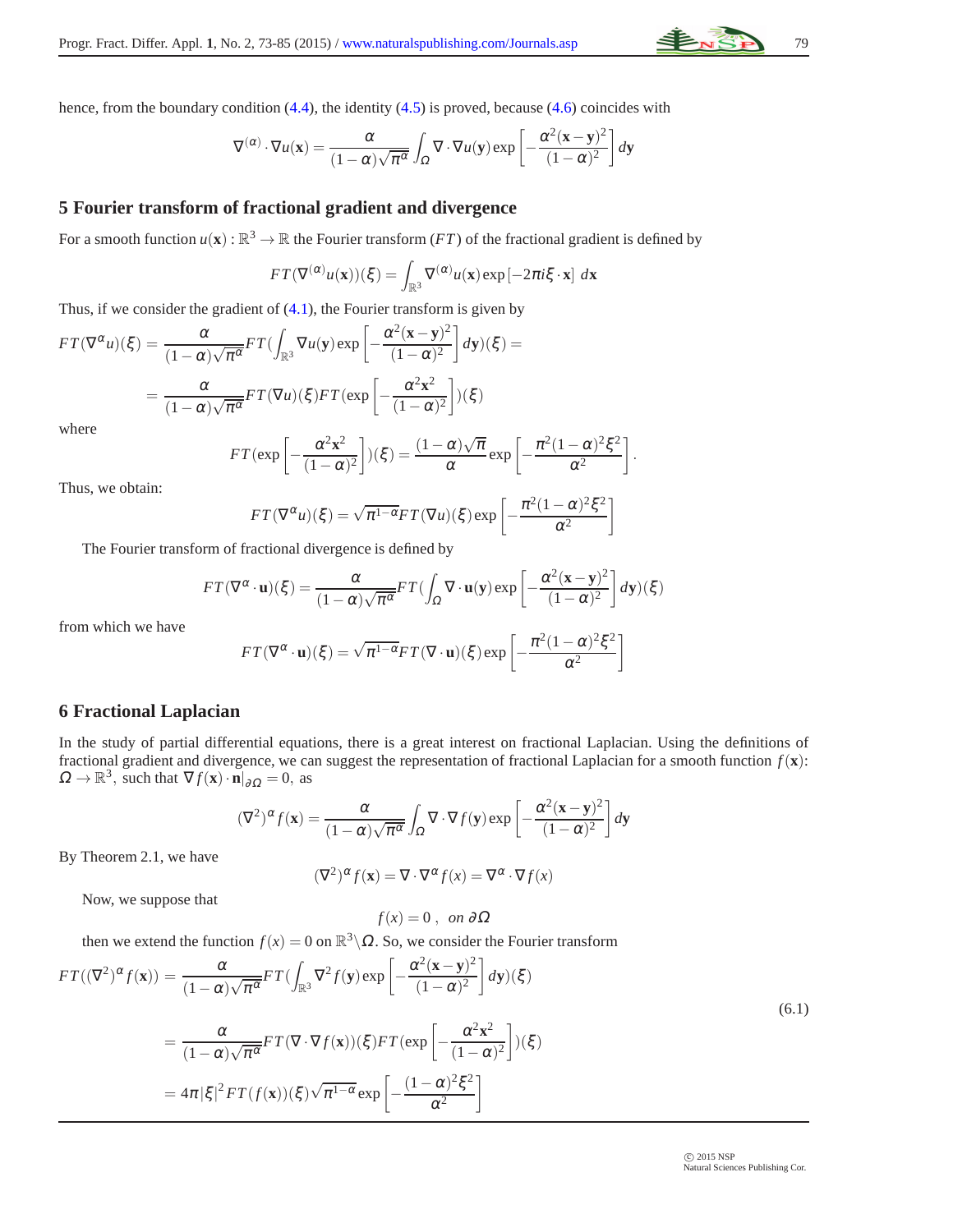

Finally, if  $\alpha = 1$  we obtain from [\(6.1\)](#page-6-0)

$$
FT(\nabla^2 f(\mathbf{x})) = -\lim_{\alpha \to 1} 4\pi |\xi|^2 FT(f(\mathbf{x}))(\xi) \sqrt{\pi^{1-\alpha}} \exp\left[-\frac{(1-\alpha)^2 \xi^2}{\alpha^2}\right] =
$$
  
= -4\pi |\xi|^2 LT(f(\mathbf{x}))(\xi)

#### **7 The memory operators**

The fractional derivatives are memory operators which usually represent dissipation of energy (see [\[39\]](#page-12-15), [\[9\]](#page-11-8), [\[14\]](#page-11-13)) or damage (see [\[26\]](#page-12-2)) in the medium as in the case of anelastic media or reassessment of the porosity in the diffusion in porous media. Moreover, in general they are in agreement with the Second principle of thermodynamics [\[39\]](#page-12-15) and [\[40\]](#page-12-16).

They are accepted not only because they represent appropriately a variety of phenomena, but also because they have the "elegant and rigorous property" that when the order of differentiation is integer, they coincide with the classic derivative of that order. However this property is not relevant to the effect they represent in the physical phenomena and one wonders if using other differential operators, possibly simpler but without this property, one may obtain the same results of the fractional derivatives.

#### *7.1 The response to a linear trend*

The effects of the fractional memory formalism (SMFP) by the new fractional derivative (NFD<sub>t</sub>), compared with the Caputo derivative (UFD*t*) on a linear trend, are readily obtained from their definitions applied to the simple linear function as in formulae  $(2.2)$  and  $(2.3)$ . We find the results illustrated in the following figures.



Fig.5. Deformation of a linear trend caused by the SMFP, the NFD $<sub>t</sub>$  and the Caputo derivative in the case when the order of differentiation is 0.2.</sub>



Fig.6. Deformation of a linear trend caused by the SMFP, the  $NFD<sub>t</sub>$  and the Caputo derivative in the case when the order of differentiation is 0.5.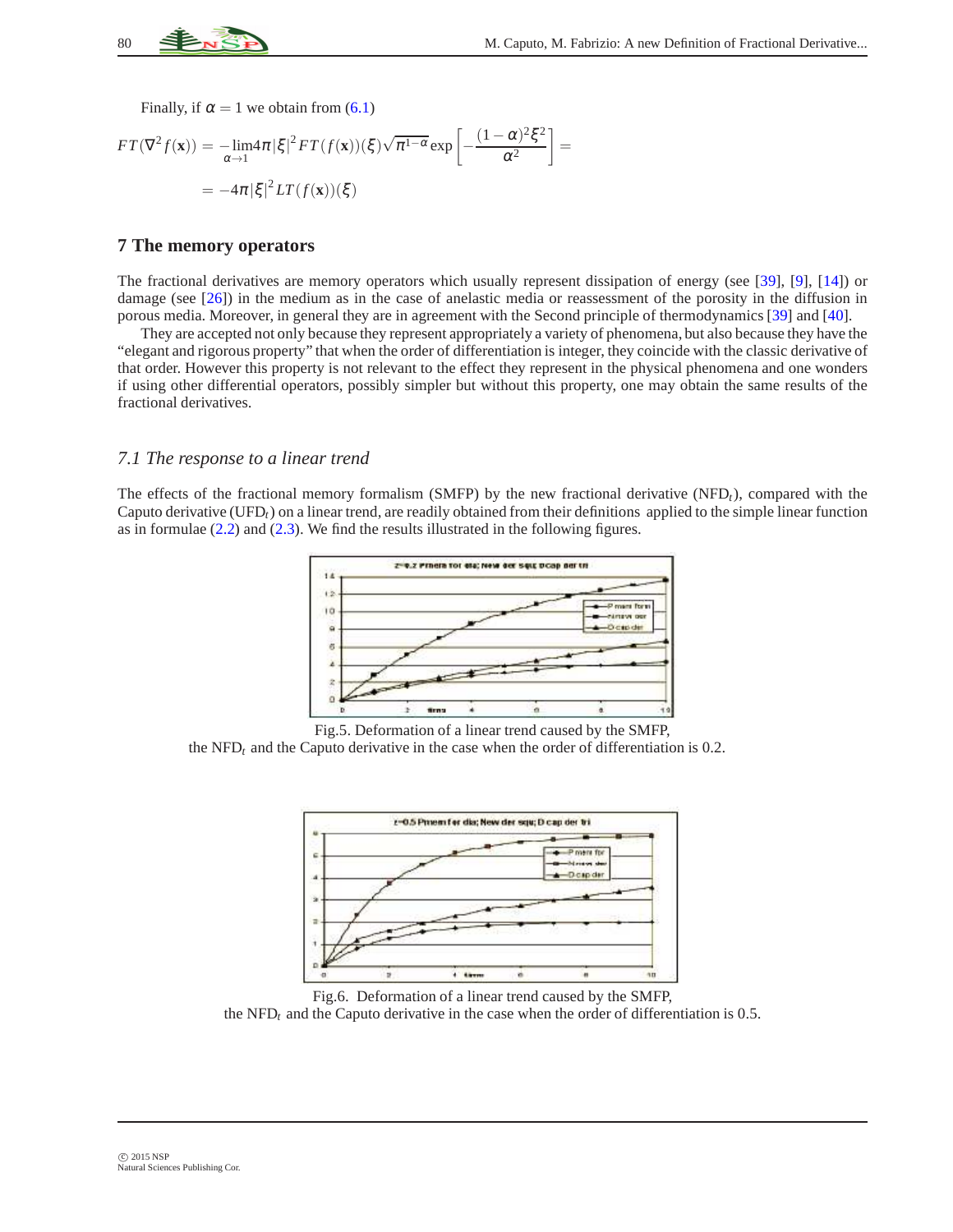



Fig.7. Deformation of a linear trend caused by the SMFP, the  $NFD<sub>t</sub>$  and the Caputo derivative in the case, when the order of differentiation is 0.8.

In the following Figs. 8, 9 and 10, we show the Fourier spectra, frequency response curves of the SMFP, the NFD*<sup>t</sup>* and of the Caputo derivative, concerning the LT domain response functions.



Fig.8.Laplace transform response of the memory formalism (SMFP)



Fig.9. Laplace transform response of the memory formalism (NFD) for the orders of differentiation  $z = 0.2$ ,  $z = 0.5$  and  $z = 0.8$ .



Fig.10. Laplace transform response of the memory formalism (UFD) for the orders of differentiation  $z = 0.2$ ,  $z = 0.5$  and  $z = 0.8$ .

We note in the figures 8 and 9 the asymptotic behavior of the memory formalism and of the new derivative, while that the curves of the Caputo derivative, for the larger values of the variable, are linearly increasing and diverging.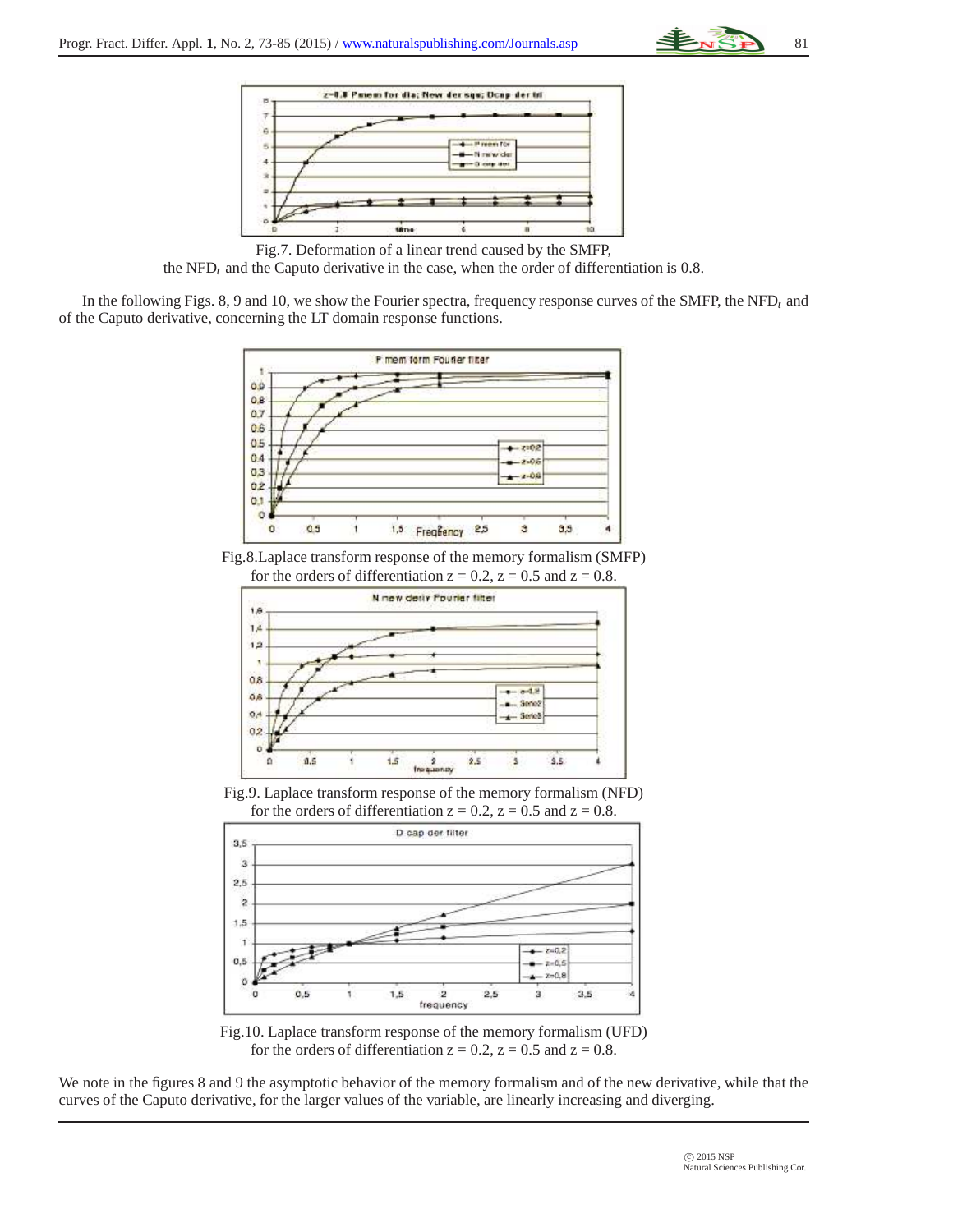# 7.2 The distributed order of the memory operator SMFP  $P^{(z)}$

The simple definition of the memory operator SMFP readily allows a definition of the distributed order fractional memory operator, which is simpler and easier to handle that the Caputo derivative (see [\[41\]](#page-12-17))

The distributed order operator  $P^{(z)}$  is defined for the fractional derivative of Caputo [\[3\]](#page-11-2), [\[42\]](#page-12-18), by

$$
{}_{a}P_{b}^{(\alpha)}f(t) = \int_{a}^{b} g(\alpha)d\alpha \left[ D_{t}^{(\alpha)}f(t) \right] = {}_{a}P_{b}^{(\alpha)}\int_{a}^{b} g(\alpha)d\alpha \left[ \int_{0}^{t} \exp(-\frac{\alpha}{1-\alpha}(t-\tau))\dot{f}(\tau)d\tau \right]
$$
(7.1)

where  $g(\alpha)$  is a weight function and  $0 < a < b < 1$ .

Following the method of Caputo [\[3\]](#page-11-2), [\[42\]](#page-12-18) is readily seen that for the Fubini-Tonelli theorem, we may change the order of integration in *d*<sup>α</sup> and *dt* provided

<span id="page-9-0"></span>
$$
\int_a^b g(\alpha)d\alpha \left[ \int_0^t \exp(-\frac{\alpha}{1-\alpha}(t-\tau))f^{(m+1)}(\tau)d\tau \right]
$$

is summable with respect to  $\tau$  in the interval  $[a, b]$  with  $0 < a < b < 1$ , which is readily verified.

The solution if found using the *LT* of [\(7.1\)](#page-9-0) which is

$$
LT_{a}P_{b}^{(\alpha)}f(t) = \int_{0}^{\infty} \int_{a}^{b} g(\alpha)d\alpha \left[D_{t}^{(\alpha)}f(t)\right] \exp(-pt)dt =
$$
\n
$$
= \int_{0}^{\infty} \int_{a}^{b} g(\alpha)d\alpha \left[\int_{0}^{t} \exp(-\frac{\alpha}{1-\alpha}(t-\tau))\dot{f}(\tau)d\tau\right] \exp(-pt)dt
$$
\nor\n
$$
IT_{b}^{(\alpha)}f(t) = \int_{0}^{b} \int_{0}^{\infty} \left[\int_{0}^{t} \exp(-\frac{\alpha}{1-\alpha}(t-\tau))\dot{f}(\tau)d\tau\right] \exp(-pt)dt
$$
\n(7.2)

$$
LT_a P_b^{(\alpha)} f(t) = \int_a^b \left\{ \int_0^\infty \left[ \int_0^t \exp(-\frac{\alpha}{1-\alpha}(t-\tau)) \dot{f}(\tau) d\tau \right] \exp(-pt) dt \right\} g(\alpha) d\alpha
$$

and finally obtain

$$
LT_a P_b^{(\alpha)} f(t) = \int_a^b \frac{p}{p+\alpha} F(p) d\alpha = F(p) \int_a^b \frac{pg(\alpha)}{\log(p+\alpha)} d\alpha
$$
\n(7.3)

which represents the filtering properties of the operator and is simpler than that obtained using the Caputo derivative. As an example we may consider the simple case  $g(\alpha) = 1$  which gives

$$
LT_a P_b^{(\alpha)} f(t) = pF(p) \int_a^b \frac{g(\alpha)}{p + \alpha} d\alpha = pF(p) \log \frac{p + b}{p + a}
$$

hence, the response is

$$
p \log \frac{p+b}{p+a}
$$

whose filtering properties are readily computed.

Other cases of practical interest, as in the note of Caputo [\[42\]](#page-12-18), may be considered such as when  $g(\alpha)$  is a linear function of <sup>α</sup>. Also the distributed order SFDF could be readily formulated, however its expression is somewhat complicated and we believe that it may be of scarce practical use.



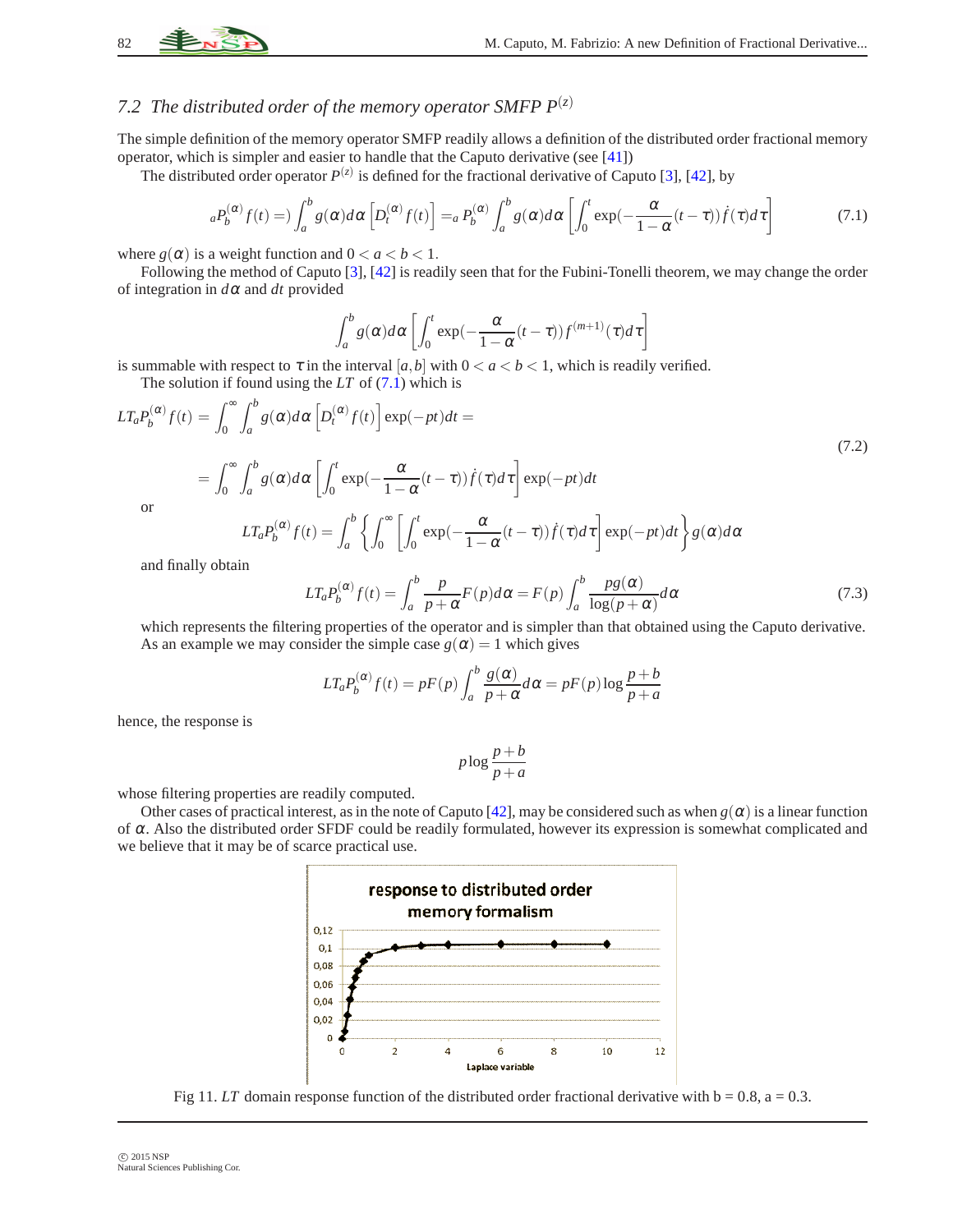

### **8 Appendix**

<span id="page-10-0"></span>1 - We rewrite the definition [\(2.3\)](#page-1-2) in the new form

$$
\tilde{\mathcal{D}}_t^{(v)} f(t) = V(v) \int_a^t \dot{f}(\tau) \exp(-v(t-\tau)) d\tau
$$
\n(8.1)

obtained from equation [\(2.2\)](#page-1-0) or [\(2.3\)](#page-1-2) with  $v = \frac{1}{\sigma} > 0$ , where  $V(v) = vN(1/v)$ . Then, we have

**Theorem 3.**If the function  $f \in W^{1,1}(a,b)$ , then the integral in [\(8.1\)](#page-10-0) exists for  $t \in [a,b]$  and  $\tilde{\mathcal{D}}_t^{(v)} f(t) \in L^1[a,b]$ .

*Proof.*Let us write

$$
\tilde{\mathcal{D}}_t^{(v)} f(t) = V(v) \int_a^t \dot{f}(\tau) \exp(-v(t-\tau)) d\tau =
$$
\n
$$
= V(v) \int_{-\infty}^{\infty} p_v(t-s) q(s) ds
$$
\n(8.2)

where  $p_v(y) = \exp(-vy)$ , when  $0 < y < b - a$ , with  $p(y) = 0$  when  $y < 0$  or  $y > b - a$ ,  $q(y) = f(y)$  when  $a \le y \le b$ . Finally,  $q(y) = 0$  when  $y < a$ or  $y > b$ . Hence under the hypotheses of the theorem, the functions  $p_y, q \in L^1(a, b)$ . Then, by the classical results on Lebesgue integrals (see [\[41\]](#page-12-17)), the integral [\(8.1\)](#page-10-0) exists almost everywhere in  $t \in [a, b]$  and  $\tilde{\mathcal{D}}_t^{(v)} f(t) \in L^1[a, b].$ 

2 - It is of some interest to see the fractional derivatives of the elementary and transcendental functions according to the new definition  $(2.2)$ . We begin with sin  $\omega t$ , whose fractional derivative is given by

$$
\mathscr{D}_t^{(\alpha)}(\sin \omega t) = E(\alpha) \int_0^t \omega \exp(-\frac{\alpha}{1-\alpha}(t-s)) \cos \omega s \, ds
$$

where  $E(\alpha) = \frac{M(\alpha)}{1-\alpha}$ . Then  $\mathscr{D}_t^{(\alpha)}(\sin \omega t) = E(\alpha) \omega \exp \left[-\frac{\alpha}{1-\alpha}\right]$  $\left[\frac{\alpha}{1-\alpha}t\right]$  $\int_0^t$  $\int_0^t \exp(\frac{\alpha}{1-\alpha})$  $\frac{\alpha}{1-\alpha}$ s)cos ωs ds =  $=\frac{E(\alpha)\omega}{(2\pi)^2}$  $rac{E(\alpha)\omega}{(\frac{\alpha}{1-\alpha})^2+\omega^2}(\frac{\alpha}{1-\alpha})$  $\frac{\alpha}{1-\alpha}\cos\omega t + \omega\sin\omega t - \frac{\alpha}{1-\alpha}$  $\frac{\alpha}{1-\alpha}$ exp( $-\frac{\alpha}{1-\alpha}$  $\frac{\alpha}{1-\alpha}t)$ ) = (8.3)  $=\frac{E(\alpha)\omega}{(1-\alpha)^2}$  $\frac{E(\alpha)\omega}{((\frac{\alpha}{1-\alpha})^2+\omega^2)}((\frac{\alpha}{1-\alpha})$  $\frac{\alpha}{1-\alpha}$ <sup>2</sup> +  $\omega$ <sup>2</sup>)<sup>0.5</sup> sin( $\omega$ *t* + *a*) -  $\frac{\alpha}{1-\alpha}$  $1-\alpha$  $\exp\left[-\frac{\alpha}{1-\alpha}\right]$  $\left[\frac{\alpha}{1-\alpha}t\right]$ ) =  $= E(\alpha) \cos a (\sin(\omega t + a) - \sin a \exp \left[-\frac{\alpha}{1-\alpha}\right]$  $\left[\frac{\alpha}{1-\alpha}t\right]$ 

where *a* is such that

$$
\tan a = \frac{\alpha \omega}{(1-\alpha)}, \quad \sin a = \frac{\alpha/1 - \alpha}{((\alpha/1 - \alpha))^2 + \omega^2)^{0.5}}, \quad \cos a = \frac{\omega}{((\alpha/1 - \alpha))^2 + \omega^2)^{0.5}}
$$

We note that the new derivative of sin  $\omega t$  implies only a change of the phase *a* and the amplitude variation  $\frac{\omega E(\alpha)}{((\frac{\alpha}{1-\alpha})^2+\omega^2)^{0.5}}$ Now we see  $\mathscr{D}_t^{(\alpha)}(\cos \omega t)$ . With the same procedure we find

$$
\mathcal{D}_t^{(\alpha)}(\cos \omega t) = E(\alpha) \exp(-\frac{\alpha}{1-\alpha})t \int_0^t \exp(\frac{\alpha}{1-\alpha}s) \sin \omega s ds =
$$

$$
= E(\alpha) \cos a \left[ \cos(\omega t + b) - \cos a \exp(-\frac{\alpha}{1-\alpha}t) \right]
$$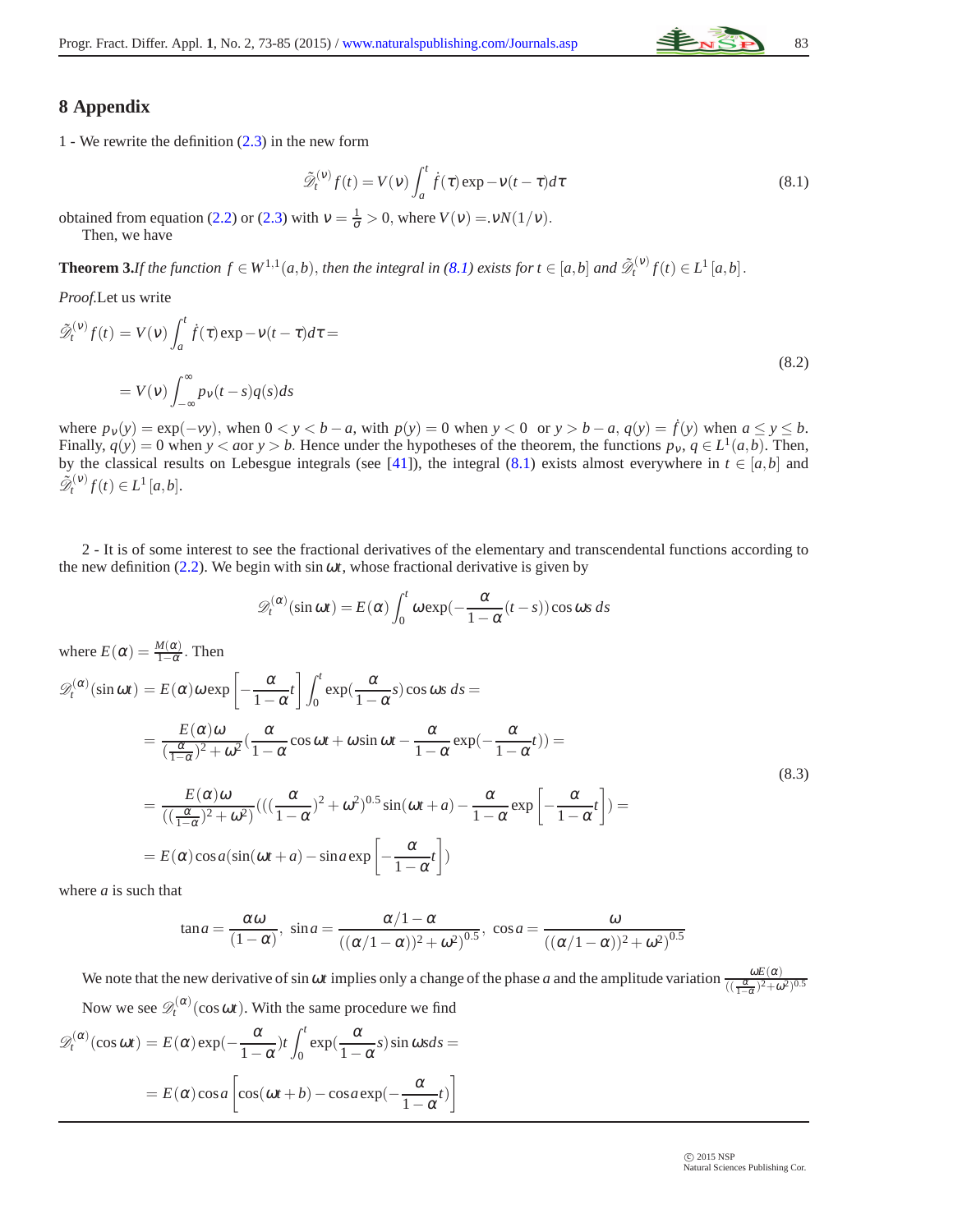where again we note the same phase change and amplitude variation noted for the case of sinω*t*. Moreover, we observe that *b* is related to *a* by

$$
\tan a = \frac{1}{\tan b}
$$

Hence, we consider  $\mathscr{D}_t^{(\alpha)}(\exp \omega t)$ , then we find

$$
\mathcal{D}_{t}^{(\alpha)}(\exp \omega t) = \frac{E(\alpha)\omega}{\frac{\alpha}{1-\alpha}+\omega} \left\{ \exp(\omega t) - \exp\left[-\frac{\alpha}{1-\alpha}t\right] \right\} = \frac{E(\alpha)\omega}{\frac{\alpha}{1-\alpha}+\omega} \exp(\omega t) \left\{ 1 - \exp\left(-\omega + \frac{\alpha}{1-\alpha}t\right) \right\}
$$

Finally

$$
\mathcal{D}_{t}^{(\alpha)}t = \frac{M(\alpha)}{1-\alpha} \int_{0}^{t} \exp(-\frac{\alpha}{1-\alpha}(t-s))ds = \frac{M(\alpha)}{\alpha} (1 - \exp(-\frac{\alpha}{1-\alpha}t). \quad 0 < \alpha \le 1
$$

*Acknowledgements* We would like to thank prof. G. Amendola for his comments and criticisms and Dr. V. Tibullo for his contribution on the simulations by Mathematica presented in the Fig.1 - 4.

#### <span id="page-11-0"></span>**References**

- [1] D. Baleanu, Z. B. Guvenc, J. A. T. Machado (Eds.), *New Trends in Nanotechnology and Fractional Calculus Applications*, XI, 531, ISBN Springer,1st Edition, 2010.
- <span id="page-11-2"></span><span id="page-11-1"></span>[2] R. Caponetto, *Fractional Order Systems (Modelling and Control Applications)*, World Scientific, 2010.
- <span id="page-11-3"></span>[3] M. Caputo, *Elasticit`a e Dissipazione*, Zanichelli, Bologna, 1965.
- [4] K. Diethelm, *The Analysis of Fractional Differential Equations, an Application Oriented, Exposition Using Differential Operators of Caputo type*, Lecture Notes in Mathematics nr. 2004, Springer, Heidelbereg, 2010.
- <span id="page-11-5"></span><span id="page-11-4"></span>[5] R. Hilfer, *Applications of Fractional Calculus in Physics*, World Scientific Publishing Co, Singapore, 2003.
- <span id="page-11-6"></span>[6] Z. Jiao, Y. Chen and I. Podlubny, *Distributed order Dynamic Systems, Modeling, Analysis and Simulation*, Springer, 201).
- [7] A.A. Kilbas, H. M. Srivastava and J. J. Trujillo, *Theory and Applications of Fractional Differential Equations*, North-Holland Mathematical Studies, Amsterdam, 2006.
- <span id="page-11-7"></span>[8] V. Kiryakova, *Generalised Fractional Calculus and Applications*, Pitman Research Notes in Mathematics N◦ 301, Longman, Harlow, 1994.
- <span id="page-11-8"></span>[9] F. Mainardi, *Fractional Calculus and Waves in Linear Viscoelatiity: An Introduction to Mathematical Models*, World Scientific Publishing, 2010.
- <span id="page-11-9"></span>[10] A.C. McBride, *Fractional Calculus and Integral Tranforms of Generalized Functions*, Pitman Res. Notes in Mathem., nr. 31, Pitman, London, 1979.
- <span id="page-11-11"></span><span id="page-11-10"></span>[11] K.S. Miller and B. Ross, An Introduction to Fractional Calculus and Fractional Differential Equations, Wiley, New York, 1993.
- <span id="page-11-12"></span>[12] I. Petras, *Fractional Calculus Non Linear Systems, Modelling, Analysis and Simulation*, Springer, 2011.
- <span id="page-11-13"></span>[13] S. G. Samko, A. A. Kilbas and O.I. Marichev, *Fractional Integrals and Derivatives*, Grodon and Breach Sc. Publ, 1993.
- <span id="page-11-14"></span>[14] I. Podlubny, *Fractional Differential Equations*, Academic Press, New York, 2009.
- <span id="page-11-15"></span>[15] J. Sabatier, O.P. Agraval and J.A. Teneiro Machado, *Advances in Fractional Calculus*, Springer, 2009.
- <span id="page-11-16"></span>[16] D. F. M. Torres and A. B. Malinowska, *Introduction to the Fractional Calculus of Variations*, Imperial College Press, 2012.
- <span id="page-11-17"></span>[17] L. Ying and Y. Chen, *Fractional Order Motion Controls*, Wiley, 2012.
- [18] A.A. Kilbas and S.A. Marzan, Non linear Differential Equations with Caputo Fractional Derivative in the Space of Continuously Differentiable Functions, *Differ. Equ.* **41**, 84-95 (2005).
- <span id="page-11-18"></span>[19] E. Heinsalu, M. Patriarca, I. Goychuk, G. Schmid and P. Hänggi, Fractional Fokker Plank dynamics: Numerical algorithm and simulation, *Phys. Rev. E* **73**, 046133 (2006).
- <span id="page-11-19"></span>[20] Y. Luchko and R. Gorenflo, An operational method for solving fractional differential equations with the Caputo derivative, *Acta Math. Vietnamica* **24**, 207-233 (1999).
- <span id="page-11-21"></span><span id="page-11-20"></span>[21] N. Laskin Fractional Schrödinger equation, *Phys. Rev. E* **66**, 056108 (2002).
- <span id="page-11-22"></span>[22] M. Naber Time fractional Schrödinger equation, *J. Math. Phys.* **45(8)**, 3339-3352 (2004).
- [23] D. Baleanu, A. K. Golmankhaneh and A. K. Golmankhaneh, The dual actionand fractional multi time Hamilton equations, *Int. J.Theor. Phys.* **48**, 2558-2569 (2009).